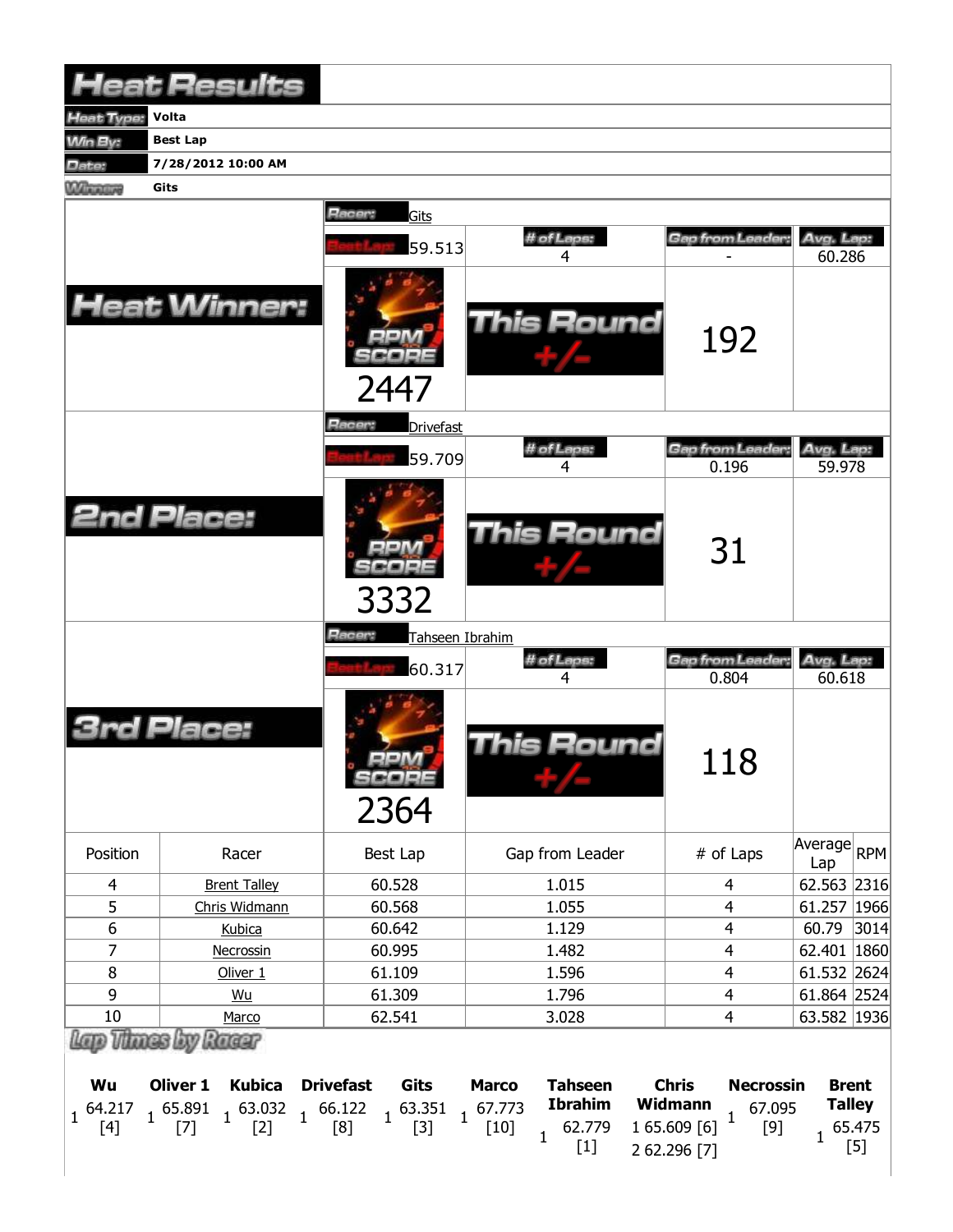| Wu |  | Oliver 1 Kubica Drivefast Gits | <b>Marco</b> | Tahseen<br><b>Ibrahim</b>                                                                                                                                                                                                                                                     | <b>Necrossin</b>                                                                   | <b>Brent</b><br><b>Talley</b> |
|----|--|--------------------------------|--------------|-------------------------------------------------------------------------------------------------------------------------------------------------------------------------------------------------------------------------------------------------------------------------------|------------------------------------------------------------------------------------|-------------------------------|
|    |  |                                |              | $\begin{bmatrix} 2 & 61.871 & 2 & 61.802 & 2 & 61.043 & 2 & 60.36 & 2 & 61.329 & 2 & 65.147 & 2 & 60.739 \ 6 & 6 & 6 & 6 & 6 & 6 \ \end{bmatrix}$ $\begin{bmatrix} 2 & 61.802 & 2 & 61.043 & 2 & 60.36 & 2 & 61.329 & 2 & 65.147 \ 2 & 6 & 6 & 6 & 6 \ \end{bmatrix}$         | <b>Chris</b> 2 $^{64.056}$<br><b>Widmann</b> [8]                                   | 2 65.754<br>[10]              |
|    |  |                                |              | $\begin{array}{ c ccccccccccc }\n3 & 62.413 & 3 & 61.109 & 3 & 60.684 & 3 & 59.709 & 3 & 60.015 & 3 & 62.541 & 60.797 \\ \hline\n80 & 8 & 8 & 16 & 3 & 3 & 3 & 1 & 3 & 2 & 3 & 1 & 3 & 60.797 \\ \hline\n\end{array}$<br>[4]                                                  | 3 60.907 [5]  3 <sup>62.152</sup><br>4 60 568 FF1              [9]<br>4 60.568 [5] | $3\frac{61.407}{5}$           |
|    |  |                                |              | $\begin{bmatrix} 4 & 61.309 & 4 & 61.685 & 4 & 60.642 & 4 & 59.866 & 4 & 59.513 & 4 & 63.059 \\ 8 & 8 & 8 & 8 & 6 & 6 & 6 & 6 \end{bmatrix}$ $\begin{bmatrix} 4 & 61.309 & 4 & 61.685 & 4 & 60.317 \\ 1 & 8 & 8 & 60.317 & 4 & 60.317 \\ 1 & 1 & 1 & 1 & 1 & 1 \end{bmatrix}$ | 4 $\frac{60.995}{[7]}$ 4 $\frac{60.529}{[7]}$                                      | [4]                           |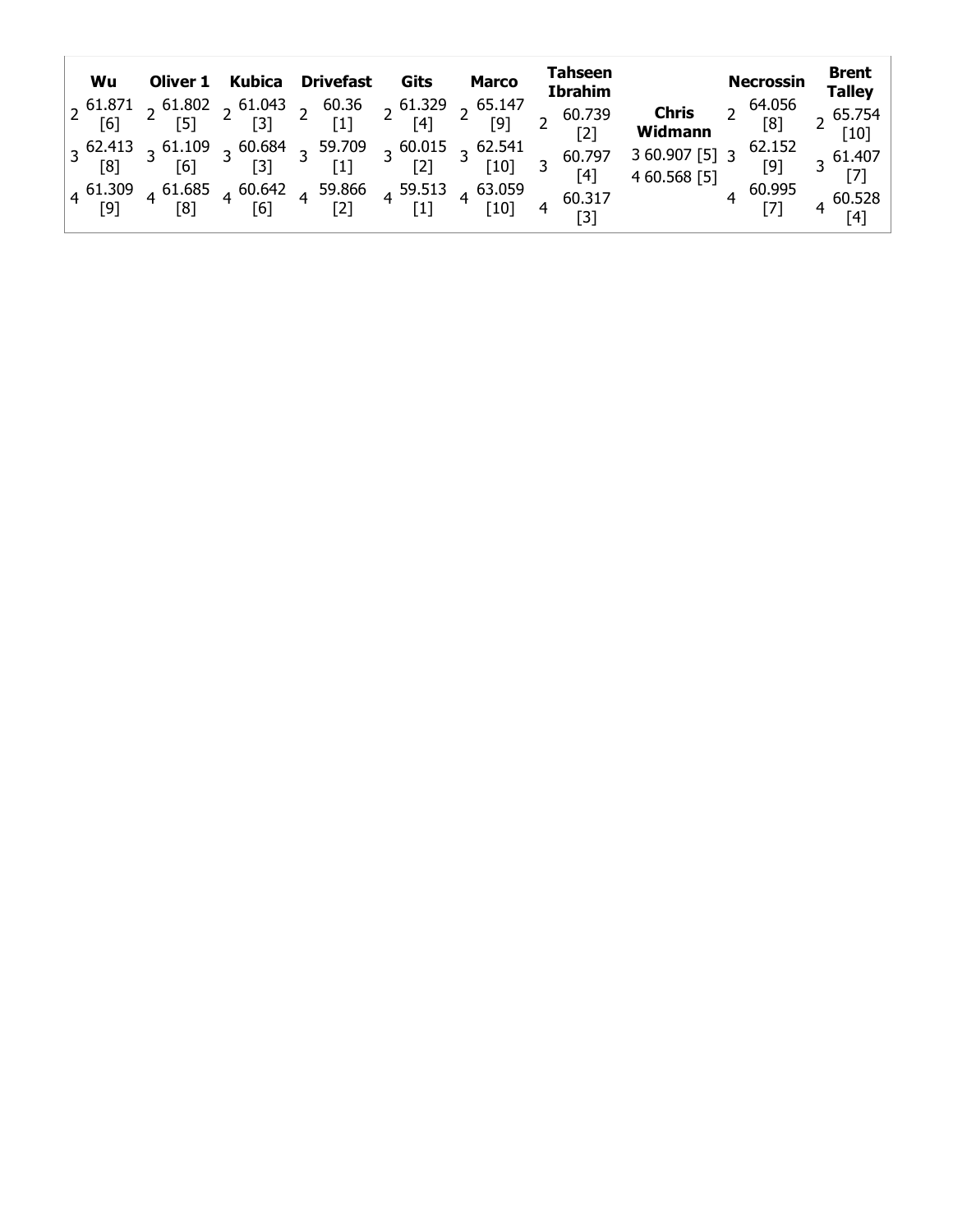|                                                              | <b>Heat Results</b>                                                                      |                                                                                   |                                                                                                           |                                                                                        |                                               |  |
|--------------------------------------------------------------|------------------------------------------------------------------------------------------|-----------------------------------------------------------------------------------|-----------------------------------------------------------------------------------------------------------|----------------------------------------------------------------------------------------|-----------------------------------------------|--|
| <b>Heat Type:</b><br>Volta                                   |                                                                                          |                                                                                   |                                                                                                           |                                                                                        |                                               |  |
| <b>Min By:</b>                                               | <b>Best Lap</b>                                                                          |                                                                                   |                                                                                                           |                                                                                        |                                               |  |
| Date:                                                        | 7/28/2012 10:10 AM                                                                       |                                                                                   |                                                                                                           |                                                                                        |                                               |  |
| <b>Winnipeg</b><br><b>Steven</b>                             |                                                                                          |                                                                                   |                                                                                                           |                                                                                        |                                               |  |
|                                                              | <b>Heat Winner:</b>                                                                      | Racer:<br>Steven<br>60.507                                                        | # of Laps:<br>4<br><b>This Round</b>                                                                      | Gap from Leader:<br>73                                                                 | Avg. Lap:<br>60.706                           |  |
|                                                              |                                                                                          | 1851<br>Racer:<br>David Sureff                                                    |                                                                                                           |                                                                                        |                                               |  |
|                                                              |                                                                                          | 61.29                                                                             | # of Laps:                                                                                                | Gap from Leader                                                                        | Avg. Lap:                                     |  |
|                                                              |                                                                                          |                                                                                   | 4                                                                                                         | 0.783                                                                                  | 61.69                                         |  |
| <b>2nd Place:</b>                                            |                                                                                          | 2307                                                                              | <b>This Round</b>                                                                                         | 5                                                                                      |                                               |  |
|                                                              |                                                                                          | Racer:<br>Ary<br>61.46                                                            | # of Laps:<br>4                                                                                           | Gap from Leader:<br>0.953                                                              | Avg. Lap:<br>62.604                           |  |
|                                                              | Place:                                                                                   | oon<br>SCORE<br>1691                                                              | <b>This Round</b>                                                                                         | 26                                                                                     |                                               |  |
| Position                                                     | Racer                                                                                    | Best Lap                                                                          | Gap from Leader                                                                                           | # of Laps                                                                              | $\sqrt{\text{Average}}$ <sub>RPM</sub><br>Lap |  |
| $\overline{4}$                                               | *****                                                                                    | 61.749                                                                            | 1.242                                                                                                     | $\overline{4}$                                                                         | 61.922 1245                                   |  |
| 5                                                            | Crash                                                                                    | 61.998                                                                            | 1.491                                                                                                     | 4                                                                                      | 62.829 1140                                   |  |
| $6\,$                                                        | Rio                                                                                      | 62.114                                                                            | 1.607                                                                                                     | $\overline{\mathbf{4}}$                                                                | 62.655 1294                                   |  |
| 7                                                            | Chris Haug                                                                               | 62.547                                                                            | 2.040                                                                                                     | $\overline{\mathbf{4}}$                                                                | 62.744   1148                                 |  |
| 8                                                            | Packy                                                                                    | 63.04                                                                             | 2.533                                                                                                     | $\overline{4}$                                                                         | 63.3<br>1417                                  |  |
| 9                                                            | Alex                                                                                     | 63.873                                                                            | 3.366                                                                                                     | $\overline{\mathbf{4}}$                                                                | 64.179<br>801                                 |  |
| $10\,$<br>Lap Thues by Racer                                 | Rome                                                                                     | 64.781                                                                            | 4.274                                                                                                     | 4                                                                                      | 65.228 1031                                   |  |
| <b>Alex</b><br>66.901<br>$\mathbf{1}$<br>$\mathbf{1}$<br>[8] | <b>Chris</b><br>Ary<br>Haug<br>65.517<br>$\mathbf{1}$<br>66.416<br>$[3]$<br>$\mathbf{1}$ | <b>Steven</b><br><b>Rjo</b><br>66.22<br>76.678<br>$\mathbf{1}$<br>$[10]$<br>$[5]$ | <b>David</b><br><b>Crash</b><br><b>Sureff</b><br>65.366<br>$\mathbf{1}$<br>65.75<br>$[2]$<br>$\mathbf{1}$ | <b>Packy</b><br><b>Rome</b><br>$1^{64.776}$<br>73.37<br>$\mathbf{1}$<br>$[1]$<br>$[9]$ | *****<br>66.409<br>$\mathbf{1}$<br>[6]        |  |
|                                                              | $[7]$                                                                                    |                                                                                   | $[4]$                                                                                                     |                                                                                        |                                               |  |